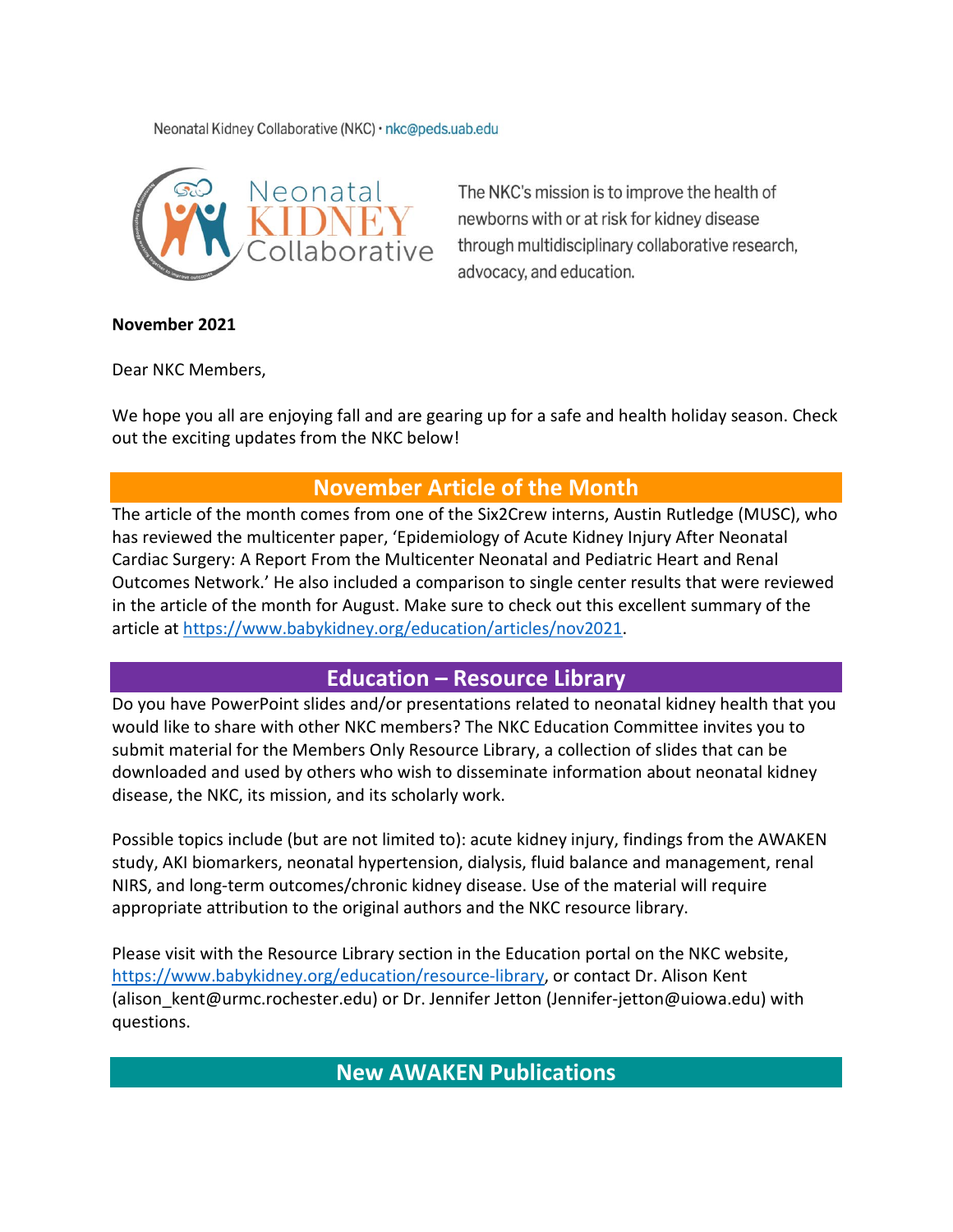Make sure to check out two recent AWAKEN publications by Dr. Nada and Dr. Basalely and colleagues. All of the AWAKen publications can be found here: <https://www.babykidney.org/accomplishments/publications>

### *"Association of early dysnatremia with mortality in the neonatal intensive care unit: results from the AWAKEN study"*

Abby M Basalely, Russell Griffin, Katja M Gist, Ronnie Guillet, David J Askenazi, Jennifer R Charlton, David T Selewski, Mamta Fuloria, Frederick J Kaskel Kimberly J Reidy, AWAKEN Study Group. *J Perinatol (2021)*, online first.



*Dysnatremia developed in 50.2% of the cohort and was not associated with AKI. Mortality was associated with hyponatremia (HR 2.15, 95% CI 1.07-4.31), hypernatremia (HR 4.23, 95% CI 2.07-8.65), and combined hypo/hypernatremia (HR 6.39, 95% CI 2.01-14.01). In stratified models by AKI-status, hypernatremia and hypo/hypernatremia increased risk of mortality in neonates without AKI.*

*"Low albumin levels are independently associated with neonatal acute kidney injury: a report from AWAKEN Study Group"*



Arwa Nada, David Askenazi, Juan C Kupferman, Maroun Mhanna, John D Mahan, Louis Boohaker, Linzi Li, Russell L Griffin. Pediatr Nephrol. 2021 Oct 18.

*Low albumin levels were associated with increased odds of neonatal AKI; for every 0.1 g/dL decrease in albumin, the odds of late AKI increased by 12% on* 

*continuous analysis. After adjustment for potential confounders, neonates with albumin values in the lowest quartiles (< 2.2 g/dL) had an increased odds of early [Adjusted Odd Ratio (AdjOR) 2.5, 95% CI = 1.1-5.3, p < 0.03] and late AKI [AdjOR 13.4, 95% CI = 3.6-49.9, p < 0.0001] compared to those with albumin in the highest quartile (> 3.1 g/dL). Albumin levels of 2.6 g/dL and 2.4 g/dL best predicted early (AUC = 0.59) and late AKI (AUC = 0.64), respectively.*

## **Updates from the NKC Board**

This month the Board continued to discuss a draft of bylaws that we are looking to approve for the Neonatal Kidney Collaborative. This will take several months to work through as we want to make sure that we get it as right as possible on the first go around. Thanks to Dr. Askenazi on this effort.

# **Communicate your News and Event with the NKC!**

Do you have an upcoming event or conference that you think the NKC membership would be interested in? How about a recent accomplishment that you'd like to share? Please let the Communication Committee know by filling out this [brief form!](https://babykidney.org/sites/default/files/nkc/pdfs/2020/NKC%20Communications%20Request.docx) We would be happy to help share or communicate your upcoming work or accomplishment.